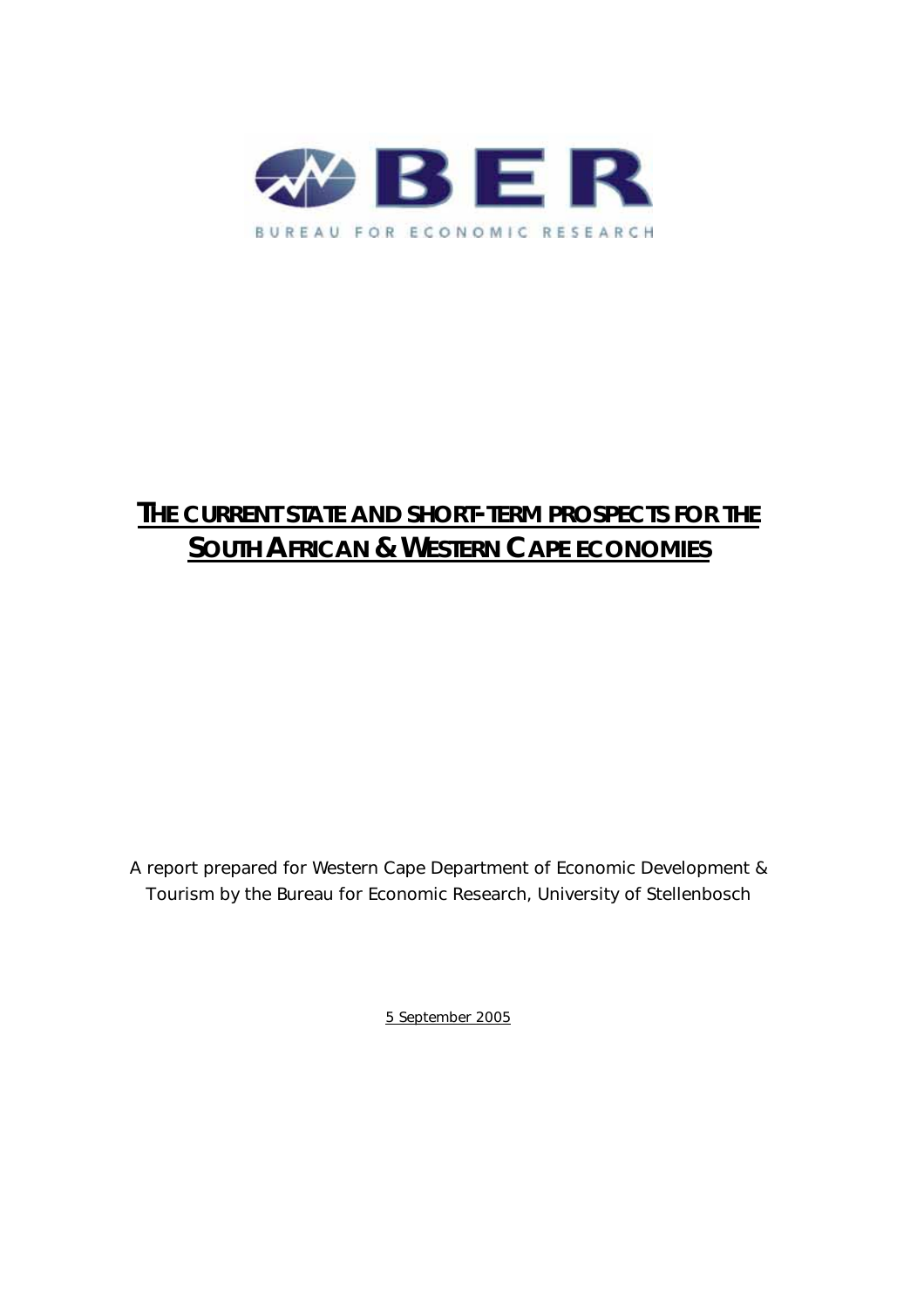# **CONTENTS**

| The current state and short-term prospects for the South African and Western Cape economies |  |  |  |  |  |
|---------------------------------------------------------------------------------------------|--|--|--|--|--|
|                                                                                             |  |  |  |  |  |
|                                                                                             |  |  |  |  |  |
|                                                                                             |  |  |  |  |  |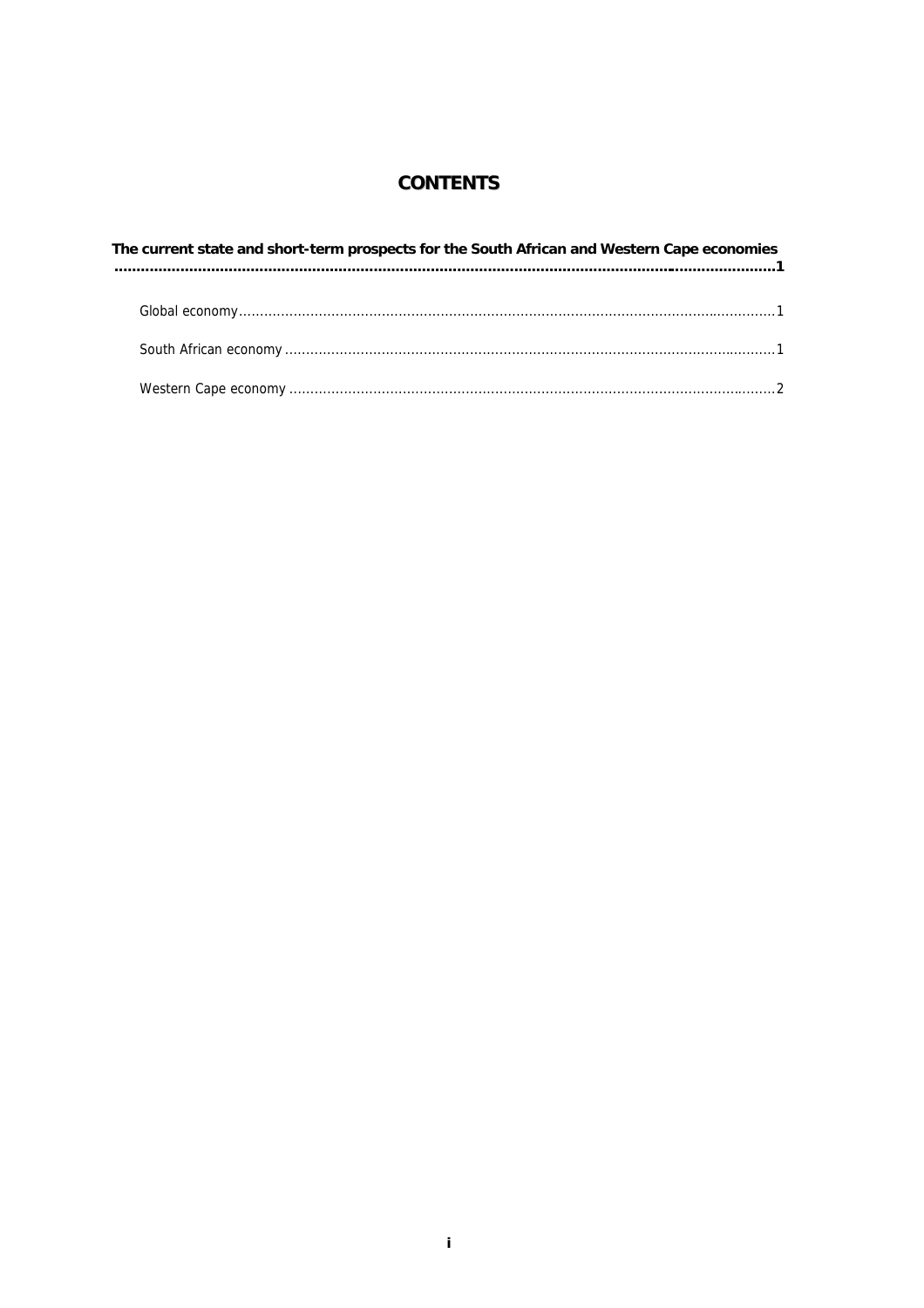## **The current state and short-term prospects for the South African and Western Cape economies**

#### **Global economy**

- # The upswing phase of the global business cycle is nearing four calendar years. Following strong and synchronised growth in 2004 (around 5%), the global economy slowed down during the second half of 2004 and the early part of 2005; growth also became more uneven. The Euro area and Japan lagged the strong performances of the USA and China.
- $#$  It is expected that the expansion in the global economy will be sustained, with corporate fixed investment spending and hiring, supportive interest rates and strong developing country economic performances (e.g. China) underpinning growth. However, the risks are loaded on the downside.
- x The spike in crude oil prices to above \$70/b in response to the impact of hurricane Katrina is likely to affect growth, particularly in the USA. At current levels, real crude oil prices are 25% above that in the run-up to the Gulf War in the early 1990s, which sparked a global recession
- x While general global economic indicators have been encouraging, suggesting a re-acceleration in growth from the middle of the year, growing imbalances pose a threat to the outlook. The US balance of payments current account deficit continues to grow and the highly indebted US household sector is vulnerable to a reversal of fortunes in the US housing market and higher energy prices. US economic growth is therefore at risk of being much weaker than currently expected, which could have important implications for the global economy.
- x The US dollar is expected to depreciate further, dictated by the wide US current account deficit. Non-oil commodity prices may be close to a peak, particularly should global economic growth slow significantly over the short term. Crude oil price are also expected to moderate over the short term; however, oil price forecasts continue to be scaled upwards and the risk of high crude oil prices for longer is real.

#### **South African economy**

The South African economy is experiencing a strong spending boom. This has its origins in the late 1990s with the onset of the current historically long business cycle upswing (i.e. commencing in September 1999). In the household sector, gradually accelerating income growth on the back of a lower rate of retrenchment in the formal sector of the economy at first and eventually a return to positive employment creation (2002), higher real economic growth, substantial cumulative personal tax relief, lower inflation and moderating interest rates all set the wheels in motion.

During 2003/4 the spending drive received added fuel from the historically low levels of interest rates and inflation in the wake of the rand's remarkable recovery and buoyant capital inflows tied to the special external conditions (of a weak US dollar, historically low interest rates in the major industrial countries and a commodity boom). The rand's appreciation, forcing inflation and interest rates to historically low levels, played an important part in driving real final demand growth in the economy to 6-7% last year.

Encouragingly, the spending momentum has favourable structural characteristics. There is little sign of overspending and/or exorbitant general household indebtedness, sustainable lower levels of inflation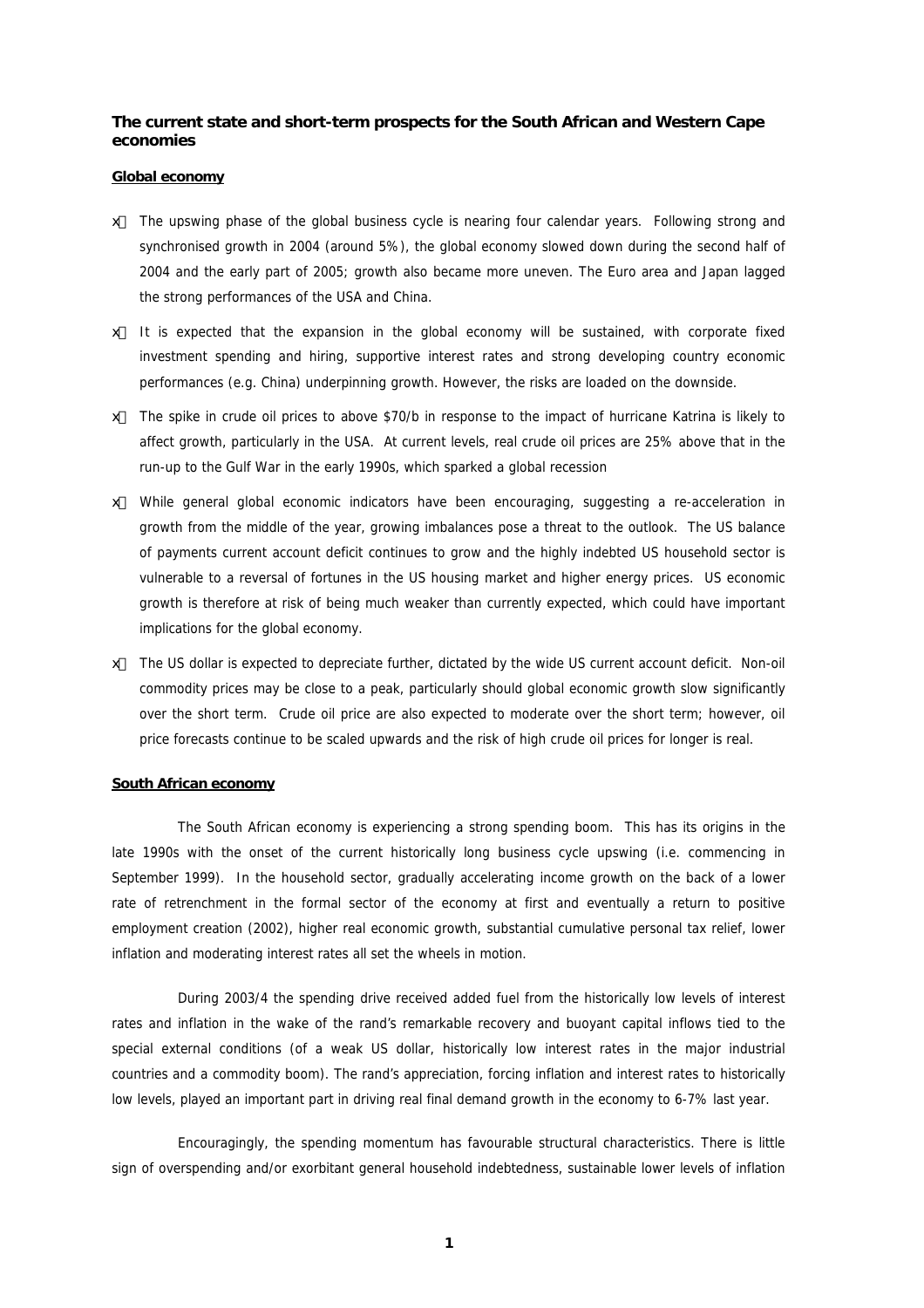and interest rates, sound fiscal stimulation and a higher fixed investment rate (both in the private and public sectors). The higher fixed investment rate is corroborated by the historically high business confidence levels.

Some slowdown is anticipated in the spending momentum over the short term as the rand weakens, inflation accelerates and interest rates are hiked. Inflation is forecast to accelerate to between 5- 6% in 2006, prime interest rates to rise to 11.5-12% and the R/\$ exchange rate to fall to R7.50 at the end of next year. This should not derail the otherwise sound economic momentum. A more competitive currency is expected to stimulate production in the tradable goods sectors, particularly exports. This should alleviate the cumulating pressures on the trade account of the balance of payments and render the domestic economic upswing more sustainable. It remains imperative for the necessary micro-economic reforms to be implemented in order to capitalise on the healthy spending momentum in the South African economy. Real GDP growth is forecast to come in at 4.2% in 2005, decelerating somewhat to 3.9% in 2006.

The risk is for a sharper slowdown in the domestic economy. *Firstly*, global economic conditions could be worse than argued in the baseline forecast of "trend growth". Secondly, the depreciation of the rand exchange rate could be more volatile causing sharper than expected increases in inflation and interest rates. SA's external financial position has improved immensely, minimising the chances for such repeated financial volatility; but the SA economy is not immune to these tendencies.

#### **Western Cape economy**

- ∉# The Western Cape economy has shared in the general revival of the South African economy over the past five to six years. In fact, the regional economy grew at a faster rate than national over the period 1999 to 2003. The margin of out performance may have narrowed in 2004/5 due to the impact of the drought in agriculture (2003/4) and a proportionately more negative impact of the strong rand exchange rate on the region's industrial base. Real GDP growth in the region is estimated at 3.9% for calendar 2004 (compared to 3.7% for South Africa) and could be close to the 4.2% forecast for the national economy in 2005.
- # The regional economy is well represented in the fast-growing national service industries, e.g. retail & catering (stimulated by tourism activity), financial & business services and transport & communication. The construction & property development sectors have also performed strongly in recent years. A number of niche manufacturing and services industries also contributed strongly to regional growth, e.g. agro-processing, automotive components, boat & ship building, high-end clothing and furniture manufacturing, call centres, the film industry, etc. Unfortunately, the strong rand exchange rate has dampened activity in a number of these blossoming industries.
- $#$  The regional economic performance has also been characterised by strong export growth over the period 1996 to 2002 (8-9% per annum in real terms), which came under pressure in 2003/5 due to the impact of the strong rand. While the region's core exports to well-established markets (e.g. fruit & alcoholic beverages, iron & steel & processed food) continued to grow in real terms, a number of the "non-core" export products contracted sharply in 2003/4.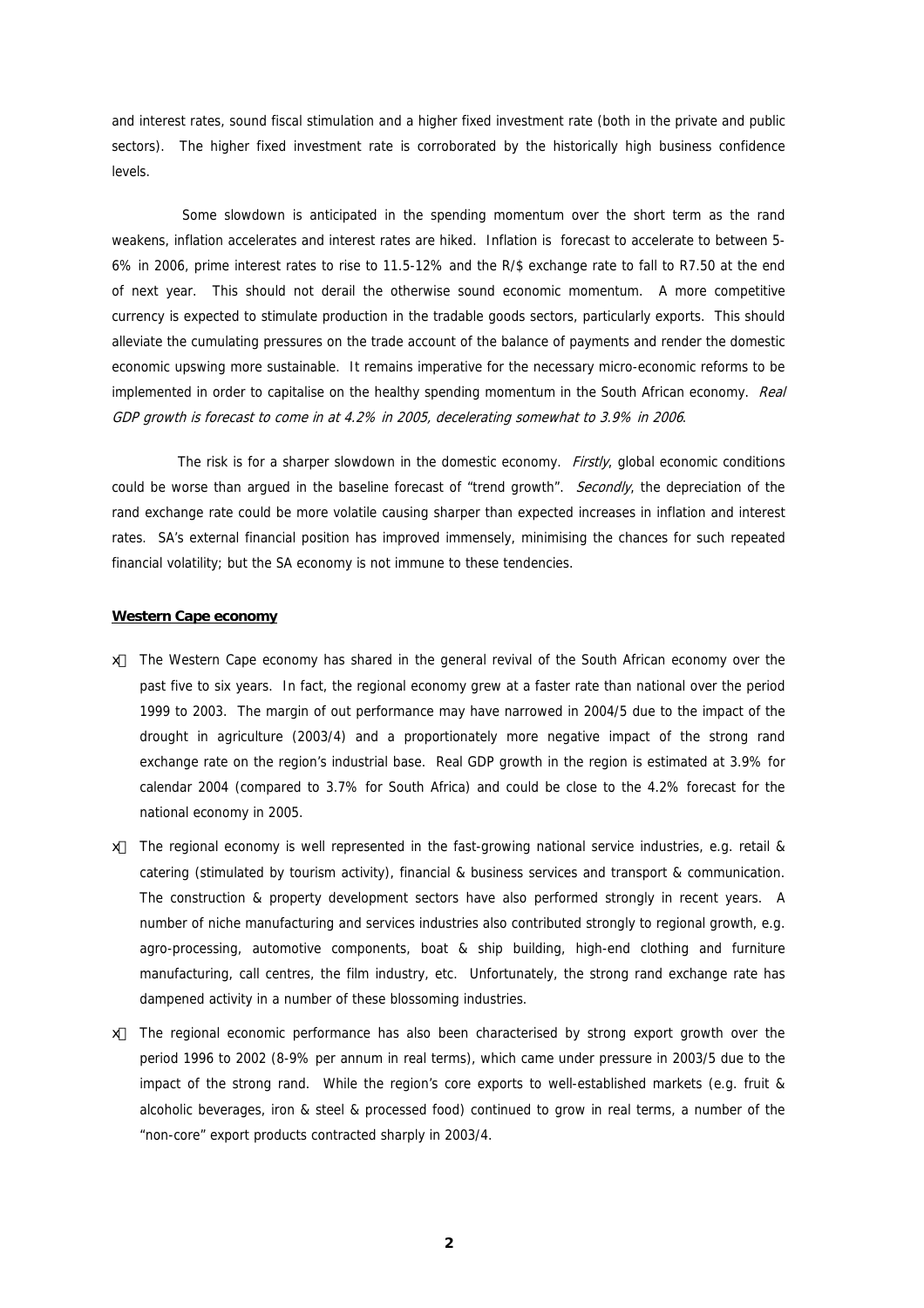- x The Western Cape business cycle is closely linked with that of the national economy. The favourable general outlook for the South African economy therefore augurs well. However, it is of some concern that regional business confidence levels currently tend to lag that of the other major provinces. This could be related to an under performing manufacturing sector, as well as tourist arrivals being dampened by the strong rand, in turn affecting the retail sector.
- Nonetheless, retail conditions remain strong. While the interest rate and price sensitive sectors are exposed to higher rates of interest and inflation and a softer currency over the short term, the underlying growth in consumer spending is expected to remain resilient, in line with the national situation. On the downside, the high oil prices and the consequent sharp increases in energy prices will impact negatively on household disposable incomes; particularly lower income earners' household budgets are exposed to the escalating transport and energy costs. This will have a disproportionate negative impact on the non-durable goods retail sector.
- ∉# The booming construction, property and financial services sectors are also exposed to a likely change in the financial environment going forward. These sectors have performed strongly in recent years and have reached peak levels; it is likely that some slowdown is in store in an environment of higher interest rates.
- $#$  On the other hand, a more competitive currency should bring welcome relief to the embattled manufacturers. The BER second quarter business survey evidence suggests a rapid improvement in manufacturing production and sales in response to the weaker tendency in the rand exchange rate at the time. The second quarter improvement in manufacturing value added was confirmed by Statistics SA's release of the national GDP numbers, with nationwide manufacturing GDP growing by more than 7% on an annualised basis. The beneficial impact of a more competitive currency is almost immediate regarding import competition, while the benefit to exports tends to filter through with some time lag.
- $#$  The rand is expected to depreciate should commodity prices decline in 2006 in response to weaker global economic conditions, even in the event of the US dollar depreciating further. While rand strength could persist over the near term (end-2005), the BER forecasts a R7.50/\$ exchange rate towards the end of next year. This should stimulate the Western Cape's industrial sector, particularly those subsectors that have been hard hit by the strong currency. However, it has to be emphasised that the exchange rate equation is fundamentally different – gone are the days of a chronically weak currency. Industry will have to adapt to the new economic parameters.
- x BER survey data reveals that employment conditions are improving in the region's retail, construction and manufacturing sectors, albeit that manufacturing lags this improvement. In this regard, the region shares the corresponding development nationally. However, it has to be emphasised that this improvement in formal sector employment appears to be in its infancy and needs to be nurtured.
- $#$  More stable and growing employment conditions ensure sufficient income growth to sustain the spending momentum and generate the required savings. Serious attention to micro-economic reforms (e.g. lowering the cost of doing business, relieving key infrastructure constraints and skills development) is critical at this stage to up the region's fixed investment rate and thereby employment creation.
- $#$  The short-term outlook for the regional economy remains upbeat, despite the cumulating external risks. Nationally, SA should be in a favourable position to weather the impact of higher oil prices and/or other